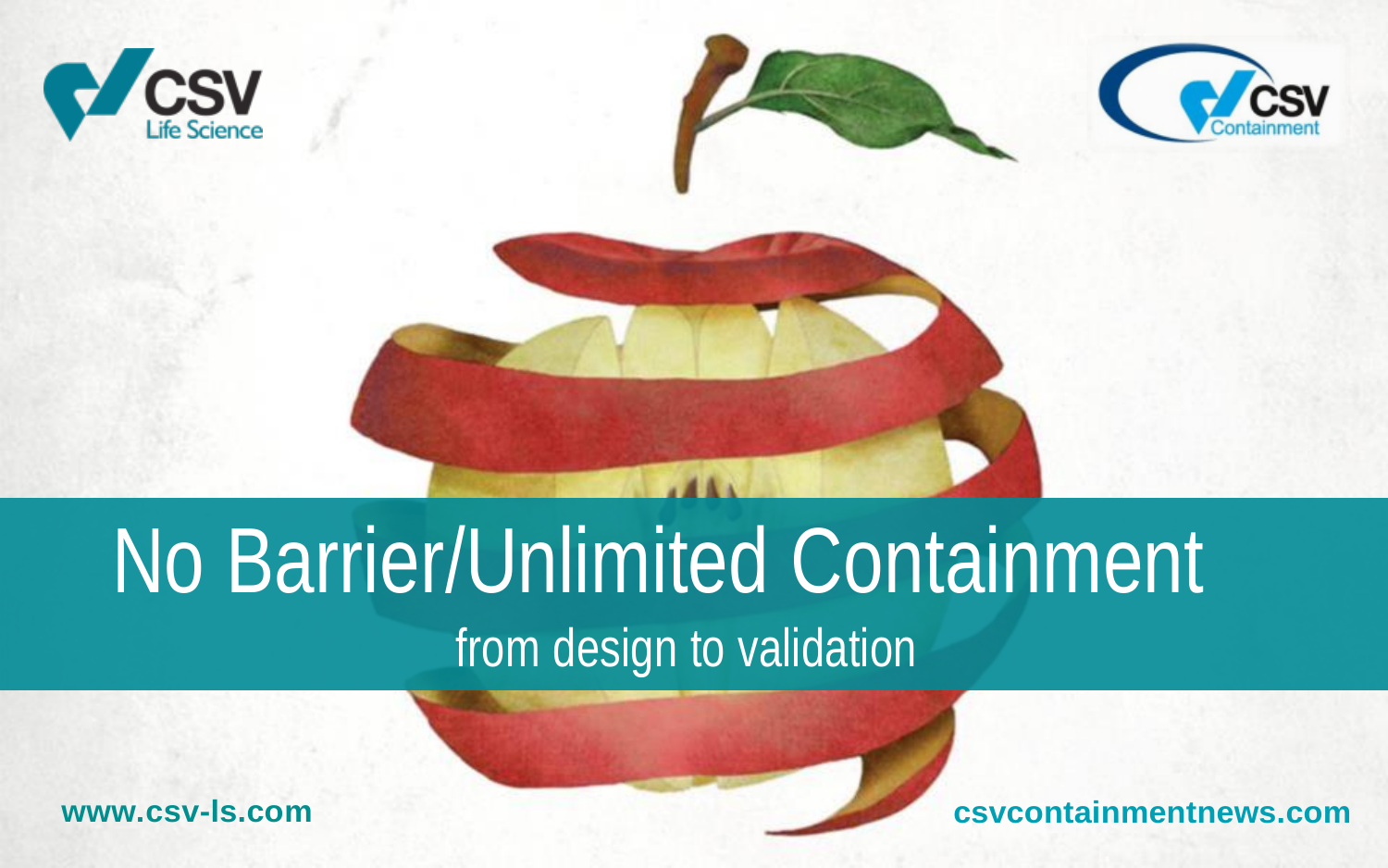### **CONTAINMENT KNOW HOW**





### EXPOSURE CONTROL PRACTICES

TOXYCOLOGY STUDIES Experts can support clients in OEL, OEB and CPT identification and definition......

Our Process Engineering , based on toxicology conclusion, can define the right exposure control strategy to target the identified CPT /OEL. These services , starts from a safety risk assessment and consist of the provision of layout analysis, HVAC/filtration design, contained process equipment , PPE and operating , maintenance , cleaning/decontamination procedure to support as the preliminary, often strategic phase in the process of developing and/or restructuring industrial sites (whether individual departments and entire manufacturing sites) designated to Highly potent compound manufacturing.



### HIGH POTENT ENGINEERING

CSV High Potent Engineering aim to make real concept identified during the previous exposure control practices. Lay Outs , P&IDs and Specification will identify the final solution to be adopted . Attention will be paid on operating, cleaning and maintenance, as well as, initial and periodic validation.



### CONTAINMENT SOLUTIONS

CSV provide custom made contained solutions based on flexible or rigid technology. Since 2009 CSV Life Science is the exclusive ILC DOVER agent while on 2015 represents THE CHARGEPOINT split butterfly valves. On 2016 CSV developed its own proprietary DRUM IRIS TECHNOLOGY focused on contained solutions applied to Drum handling.



### SMEPAC MONITORING & VALIDATION

We provide the Standardized Measurement of Particulate Airborne Concentration (SMEPAC) performed according to ISPE's..

[www.csv-ls.com](http://www.csv-ls.com/)

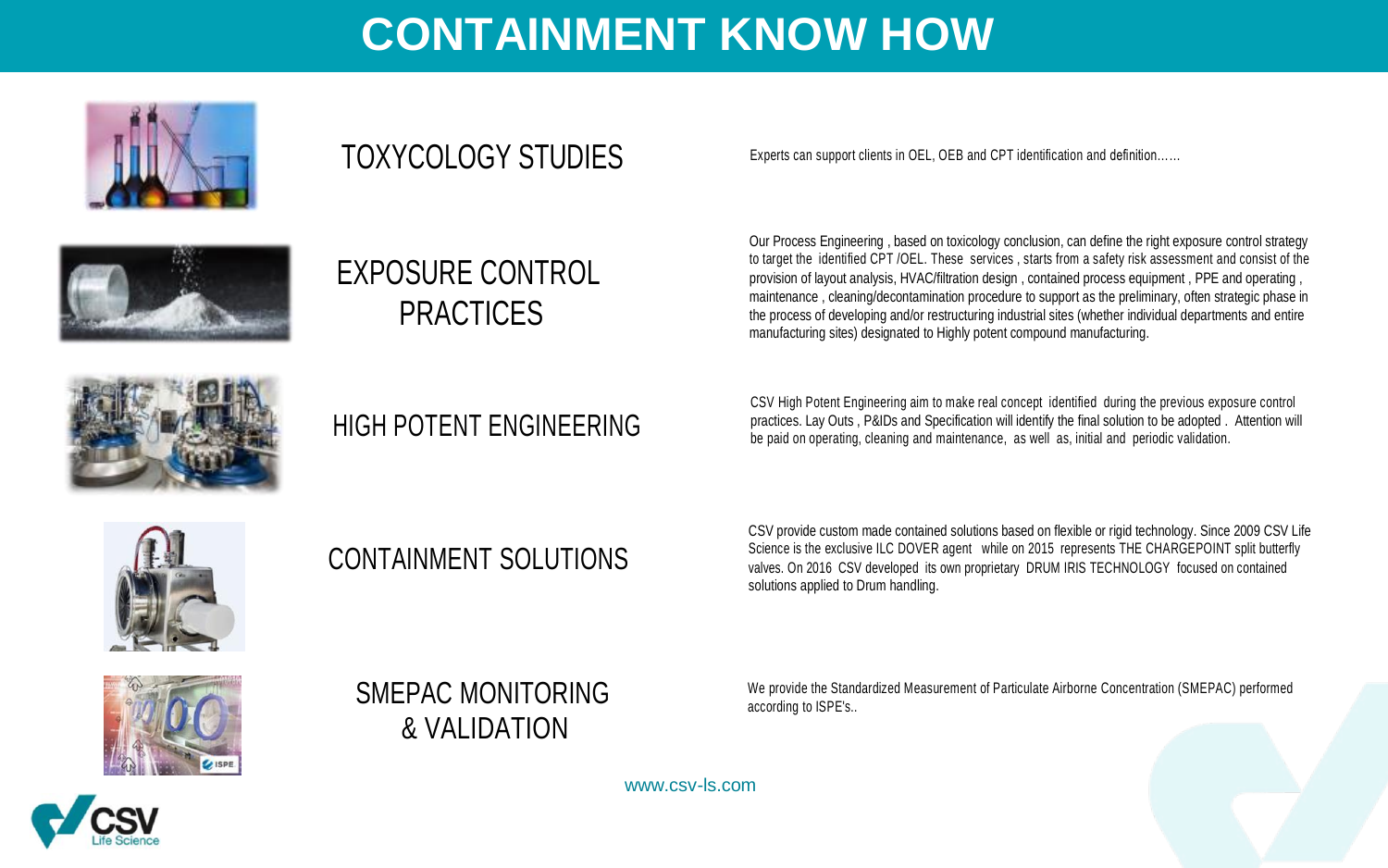### **TOXICOLOGY STUDY**



CONTAINMENT SYSTEMS SMEPAC & VALIDATION

### Occupational Exposure Limits(OEL)

To ensure effective operator protection, it is essential to contain the product on-site, from the first step in the production process until final packaging. The critical point is often the transfer between process units and containers (containers, drums, sacks or FIBCs).



[www.csv-ls.com](http://www.csv-ls.com/)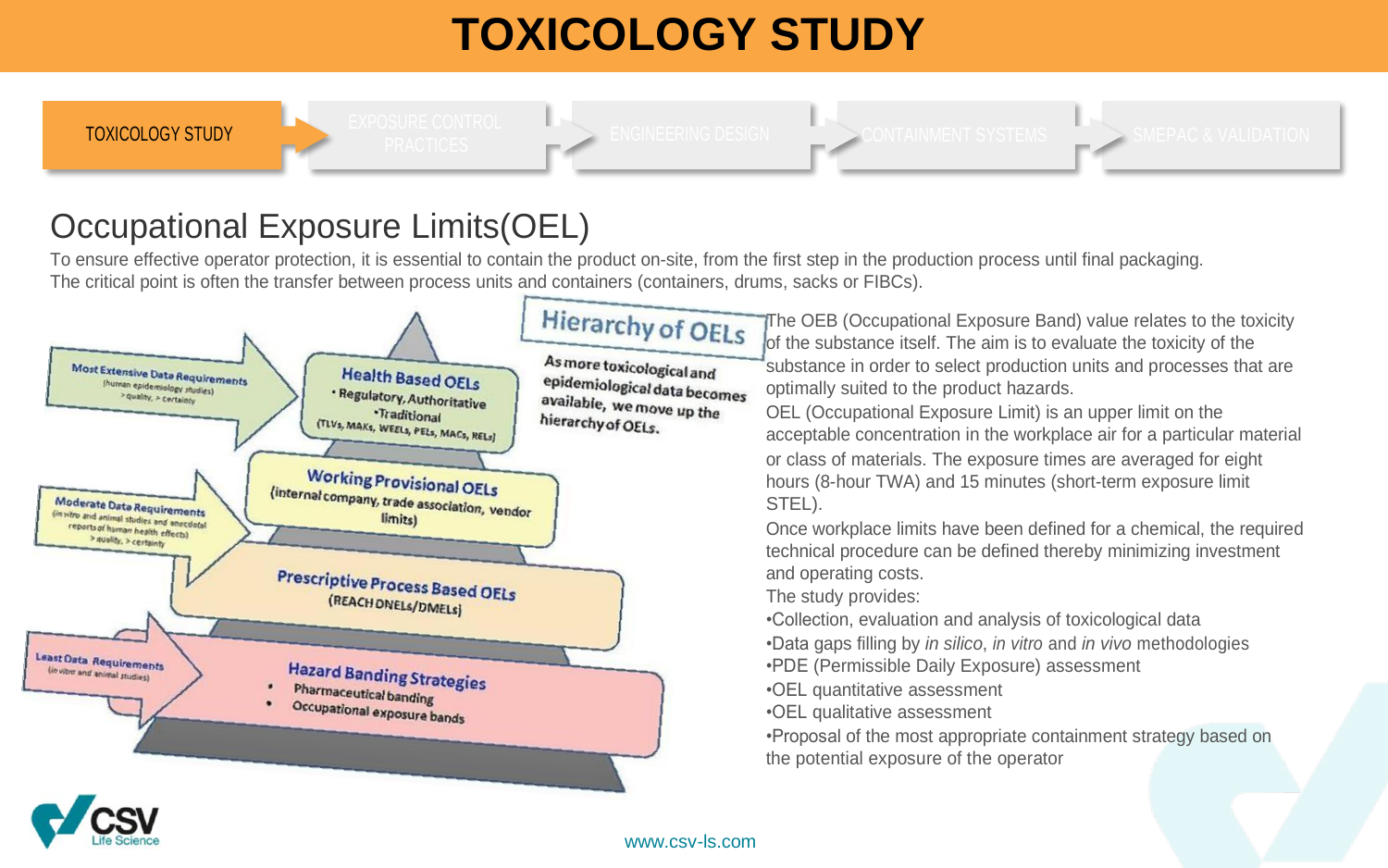# **EXPOSURE CONTROL PRACTICES**

TOXICOLOGY STUDY EXPOSURE CONTROL

**PRACTICES** ENGINEERING DESIGNACTICES

Whenever there is a new CONTAINED plant or a major refurbishment, this is a strategic activity to define the CONTAINMENT STRATEGY to fit the investment purpose technically, economically and from temporal point of view. It is divided in several steps:



#### 1. OELs ASSESSMENT REVIEW

The Output of the Toxicology Study is analyzed in order to group products in classes based on the identified OELs and the relevant batch sizes.



#### 5. EQUIPMENT PRE-SELECTION

When finally defined the facility/system CPT target the relevant suitable technology can be identified . Previously performed study results are considered during the equipment selection.



#### 2. BATCHES SIZES IDENTIFICATION

In order to target the Production capacity and then size the facility any product batch size safety safety risks introduced by potent to be manufactured;



#### 3. PROCESS OPERATIONS ANALISYS **1.2. PROCESS OPERATIONS ANALISYS** 7. MATERIAL / PERSONNEL FLOWS

Operations , containers, volume and weight , as well as , frequency and duration of each manufacturing step is investigated in order to associate a CPT to each product belonging to any OEL class



#### 4. TRANSFER OPERATIONS ANALYSIS (FREQUENCY, VOLUMES, CONTAINERS)

Particular attention is paid to Transfer In/Out operations either for manufacturing, Sampling or Maintenance/cleaning operation.



### As well as contained equipment, lay out are designed considering the<br>the high the compound 6. LAY OUT/ ARCHITECTURAL REQUIREMENTS

is defined lay out are then drawn considering manufacturing operations and maintenance/decontamination activities.



To mitigate contamination risks material and personnel flow s are usually design as one way . Avoid or Minimize clean and dirty cross flows is a must

### 8. HVAC, UTILITIES TREATMENT

HVAC Once trough and HEPA filtered air supply and exhaust has to be considered as well as drainage and waste treatment

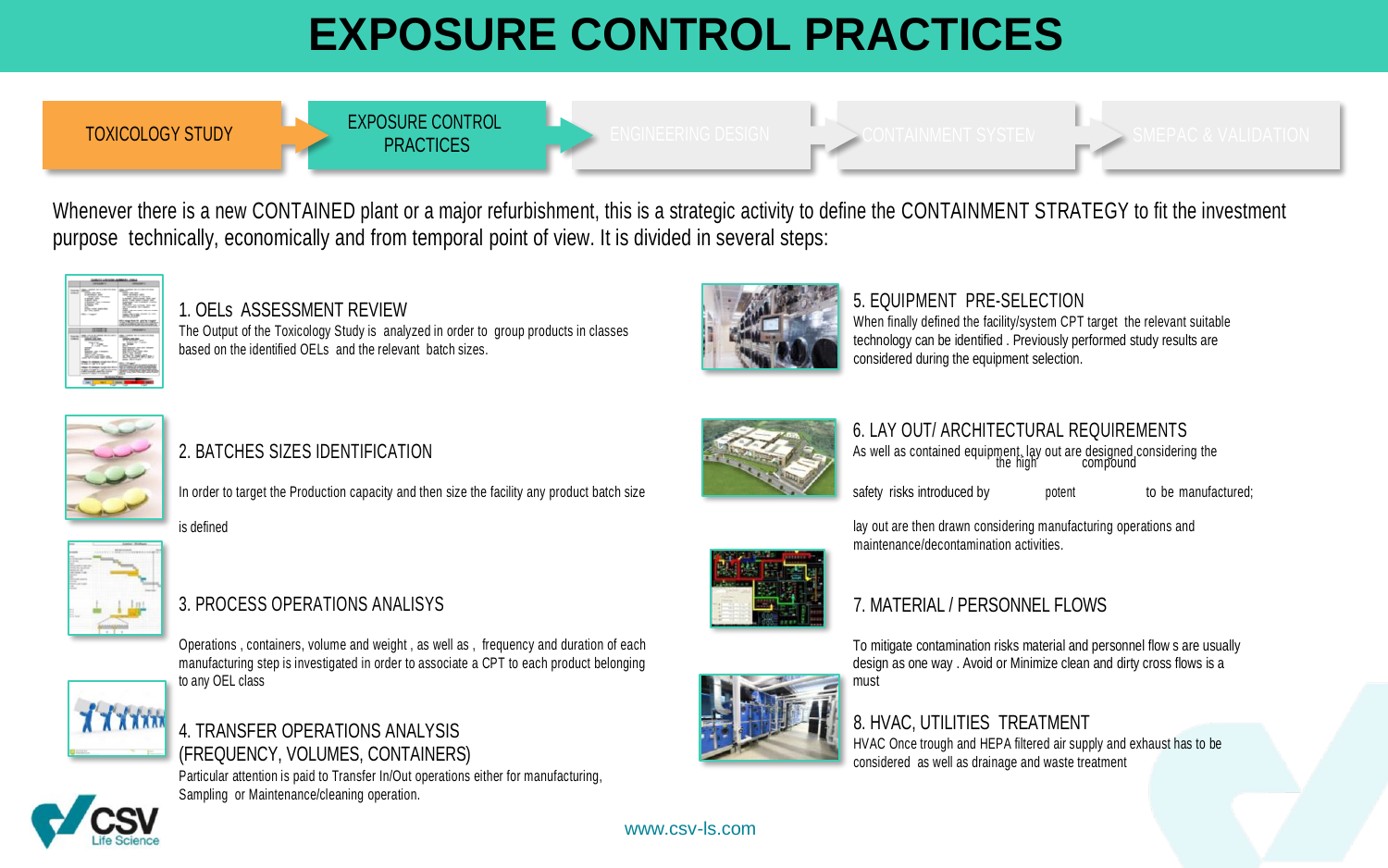# **HIGH POTENT ENGINEERING DESIGN**

TOXICOLOGY STUDY EXPOSURE CONTROL **PRACTICES** 

HIGH POTENT ENGINEERING

 $>$  SMEPAC & VALIDATIO

These activities define better the equipment/facility, always from a technical, SAFETY & Quality, economical and temporal point of view.



#### 1. LAY OUT , MATERIAL& PERSONNEL FLOWS

We coordinate all branches, to assure a proper quality/safety of design, to meet

milestones and to guarantee proper communication and control of changes or modification during the design development.



### 5 .

Along all the engineering development. Project Manager issues

Reports, indicating the work progress, delays, recovery action to reduce delay, budget overrunning, etc.



#### 2. ISOLATION EQUIPMENT SPECIFICATION

We produce all the drawings, specifications, information, and equipment/systems URS needed to subcontract or to order accordingly Working Break Down Structure (WBS) defined for the plant realization. Designs are related to all engineering branches; some of them might be executed by Local Engineering Company.



#### 3. COST ESTIMATE

Then a Cost Estimate (± 5÷10% accuracy) is provided. If TIC (Total Installed Cost) overrun the budget a Value Engineering activity can be executed to optimize costs without affecting the final plant quality.

#### 4. SCHEDULING

It includes procurement, construction, commissioning, and SMEPAC/validation. During those phases a level 3, or Project Control Level Schedule is developed, integrating EPC MV activities for the entire project scope of work based on a Critical Path Method (CPM) using a network scheduling technology with detailed input of all major milestones.



#### 6. GMP / SAFETY REVIEW

The presence of personnel experienced in containment engineering and dedicated to SMEPAC/Validation let CSV execute GMP & SAFETY review of existing equipment, facility and sites under design or under construction. The purpose of this activity is to identify, trough procedures, and comparing with norms and guideline, if an equipment/facility or site is installed, being installed or designed accordingly to GMP/SAFETY rules/requirements.

#### 7. INTERACTIVE SESSIONS

We run an interactive planning, a structured approach to review engineering development in order to ensure the constant interaction with our clients.

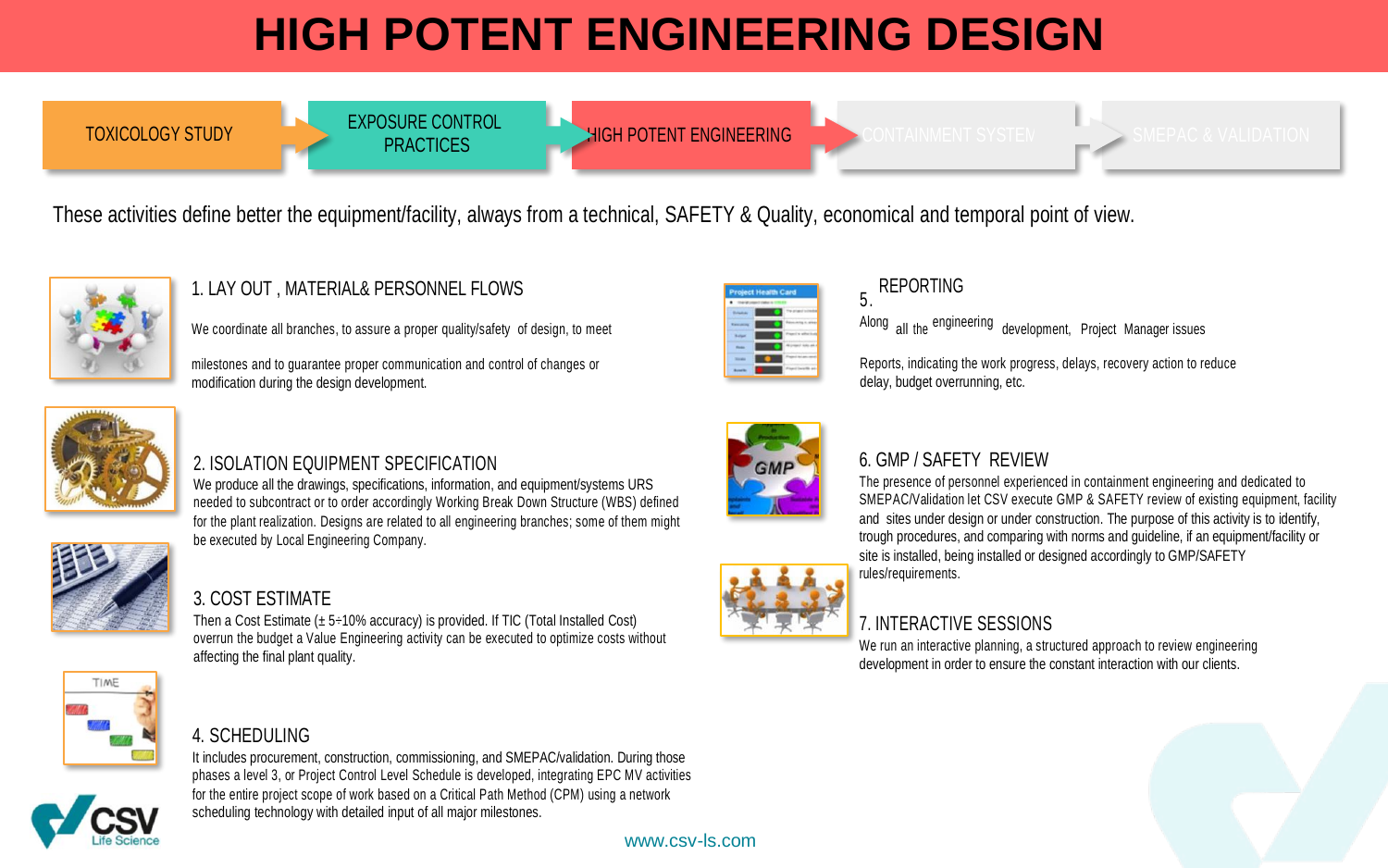# **CONTAINMENT SYSTEMS**

TOXICOLOGY STUDY EXPOSURE CONTROL **PRACTICES** 

**HIGH POTENT ENGINEERING CONTAINMENT SYSTEMS** SMEPAC & VALIDATION

#### CSV develop and realize High Containment solutions dedicated to High potent manufacturing in API and pharmaceutical industry



1. PRELIMINARY SURVEY / DISCUSSION - FRONT END DESIGN The aim of this phase is to reflect all of the client's project-specific requirements involving operators in the preliminary solution design. Exposed operations to be contained are analyzed paying particular attention to background environment, (ATEX or GMP) areas classification, spaces , batch size, containers volume/weight, transfer operations , sampling , cleaning/decontamination and maintenance procedure



#### 2. CONTAINMENT ENGINEERING

Based on the preliminary discussion & survey and the identified CPT/OEL target CSV proceed with the containment system conceptual design, Client comments are collected in order to eventually improve/modify the suggested solution and proceed with the creation of a prototype called MOCK UP



Site Mock Up Installation is crucial in space critical application. Factory Mock up is Powder Transfers, during charging, offloading and sampling while using RTP and

anyway suggested before proceed with construction In both scenario manufacturing operators involvement is strictly recommended . No solution can work without the final owner contribution



#### 4. DESIGN REVIEW - MANUFACTURE

After having tested the Mock Up and collected any comments from the final owner CSV can proceed with containment system 3D design and , when



#### 5. FLEXIBLE CONTAINMENT – REACH – GMP- HAPI

CSV since 2008 is exclusively representing ILC DOVER a worldwide recognized flexible containment technology company. Using flexibles, CSV can create any kind of solution to enclose exposed operations, particularly when classic/rigid solutions can not be applied. By using flexible containment CSV can rapidly upgrade existing equipment to

handle potent compounds, quaranteeing reduced capital costs, ergonomic **ILC DOVER** design/operations and faster project start-up.



#### 6. RIGID ISOLATOR

When working with highly potent compounds and cytotoxic products, rigid wall isolators provide an extremely safe working condition for operators and a specific environment can be more easily maintained. The rigid isolator has a high resistant to strong cleaning agents and neutralizing agents

3. 3D MODELING – MOCK-UP – ERGONOMIC TEST **As THE CHARGEPOINT** split valve Agent , CSV can guarantee High Contained



Continuous liner can realize contained transfer and BAG In/Out ,

#### 7. CSV DRUM IRIS TECHNOLOGY

approved to the construction When working with highly potent compounds and cytotoxic pro ducts, rigid wall

isolators provide an extremely safe working condition for operators and a specific environment can be more easily maintained. The rigid isolator has a high to strong cleaning agents and neutralizing agents

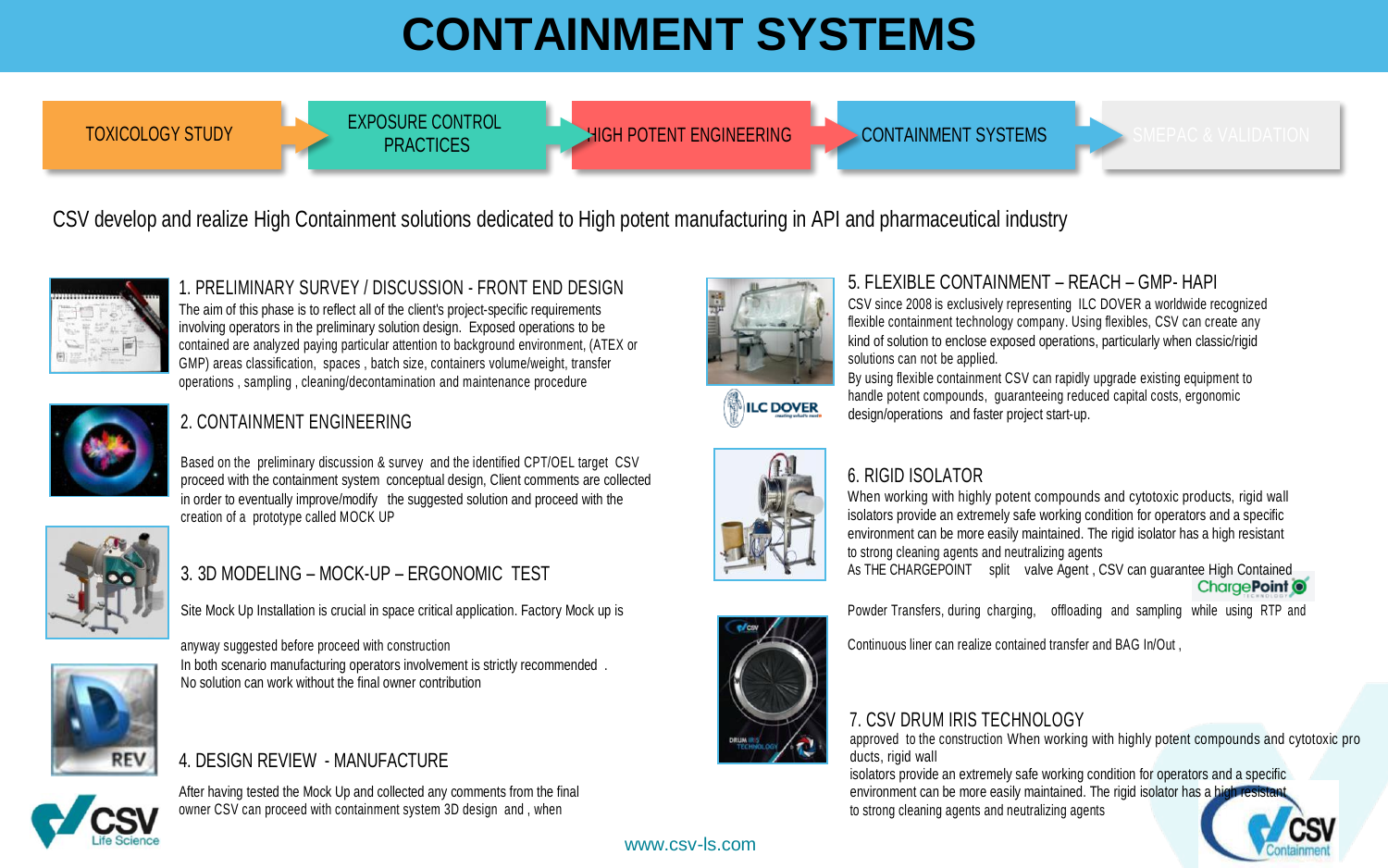# **SMEPAC MONITORING & VALIDATION**

TOXICOLOGY STUDY EXPOSURE CONTROL **PRACTICES** 

DRUM IRIS TECHNOLOGY<br>
SMEPAC & VALIDATION **HIGH POTENT ENGINEERING CONTAINMENT SYSTEMS** 

This activity is multifaceted activity, and includes several supports that might be provided to the client. Below an excerpt of support activities that CSV Life Science can provide:



1. SMEPAC MONITIORING SAMPLING & VALIDATION PLAN The purpose of the Plan is to provide an overall strategy for the SMEPAC monitoring and validation efforts, identifying , placebo and describing test activities and studies that will be carried out to demonstrate that contained systems /facility have been properly built and installed and are able to work in a reliably and repeatedly manner, according to pre-established requirements and safety/quality.



#### 5. CONTAINMENT SUPPORT

CSV Life Science can provide also H&S, QA support, including: process validation, cleaning/Decontamination validation, SOP writing, maintenance, QA and QC SOP review, etc.



#### 2. RISK ANALYSIS

Containment expert let CSV execute RA, GMP & SAFETY review of existing equipment, facility, sites under design or under construction. The purpose of this activity is to identify, trough procedures, and comparing with norms and quideline, if an equipment. facility or , plant is installed, being installed or designed accordingly GMP/SAFETY and to determine which systems and/or system components/functions should be subject to SMEPAC/Qualification



#### 3. SMEPAC MONITORING & VALIDATION PROTOCOL

CSV can write and execute Qualification and SMEPAC (DQ IQ, OQ, PQ) protocols, as well as Process Validation Protocols. This activity is applicable to all production forms and branches.



#### 6. CONTAINED SYSTEM FAT / SAT AND INSTALLATION CSV Life Science can execute or provide any assistance during Factory or Site testing on contained systems

#### 7. SMEPAC MONITORING / VALIDATION EXECUTION

CSV has all necessary references, skills, procedure and I field instruments to perform any validation activities and SMEPAC monitoring

Assessing the particulate containment performance of the equipment /facility is required in order to: Establish if the systems used to contain the products is suitable for that purpose - Identify critical points - Evaluate potential exposure of personnel during production operation



[www.csv-ls.com](http://www.csv-ls.com/)